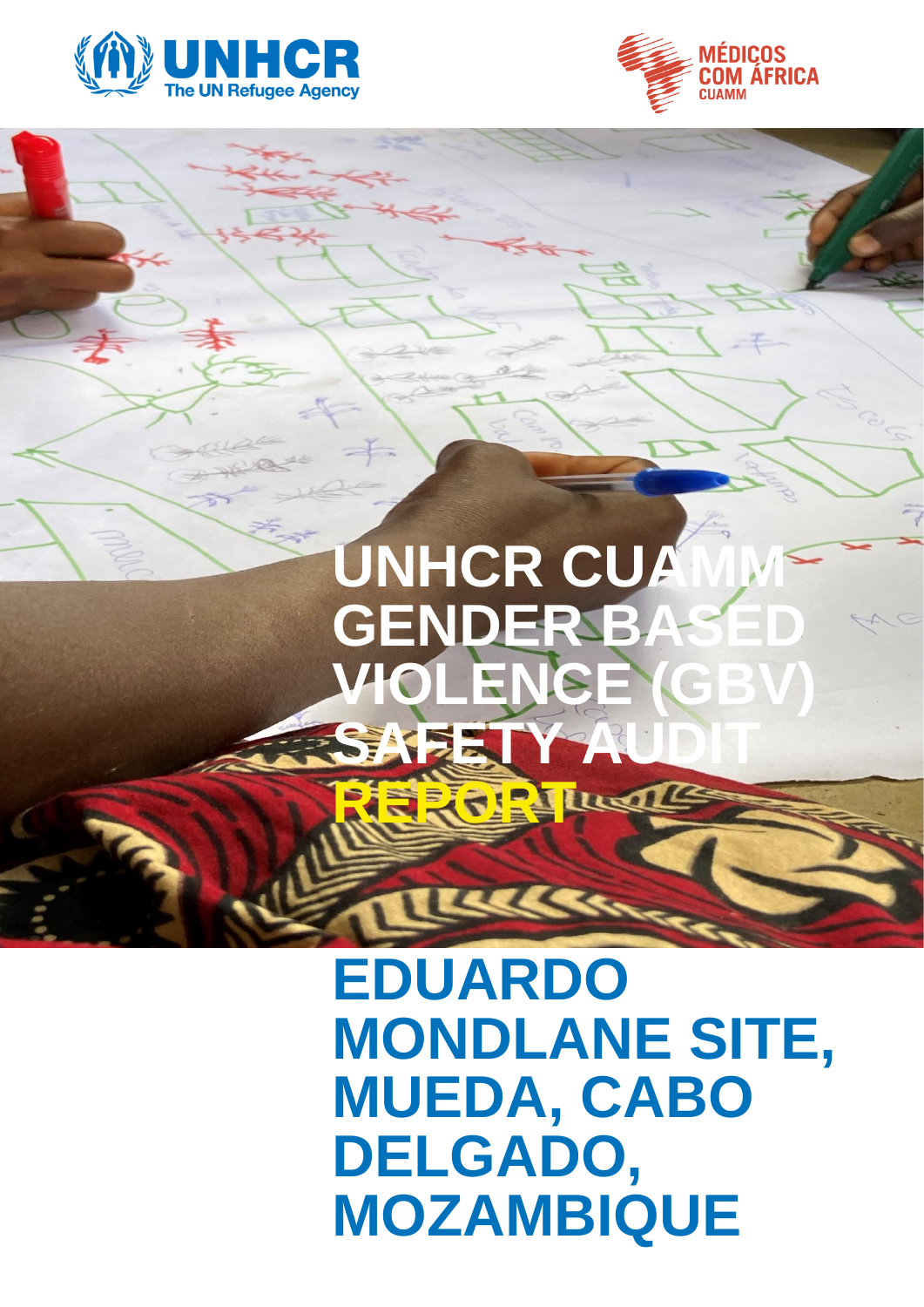#### Key Message

The conflict in Cabo Delgado has caused significant GBV risks, especially for women and girls. The crisis has exposed vulnerable populations to grave forms of sexual violence including rape, abduction, sexual trafficking, sexual exploitation, and abuse, sometimes linked to forced marriage. Yet the urgent needs of GBV survivors remain overwhelming unaddressed. UNHCR is committed to advocating for and implementing survivor-centred GBV services and building the capacity of existing services to respond to the needs of GBV survivors in some of the most vulnerable locations of Cabo Delgado.

*The report presents the main findings of the GBV Safety Audit conducted in Eduardo Mondlane ID settlement, Mueda, Cabo Delgado, Mozambique in March 2022.* 

*UNHCR would like to thank CUAMM, Solidarités International (SI), the Norwegian Refugee Council (NRC), and Helpcode for their support in conducting the GBV Safety Audit and their commitment to GBV risk reduction and response.*

*The report promotes the UNHCR Policy on The Prevention Of, Risk Mitigation, And Response to Gender-Based Violence of 2020.* 

**Pemba Field Office Mozambique**

#### **[COVER PHOTOGRAPH:]**

*Group of adolescent girls mapping the places that they consider safe and unsafe in Eduardo Mondlane IDP site, Mueda, Cabo Delgado. March 2022*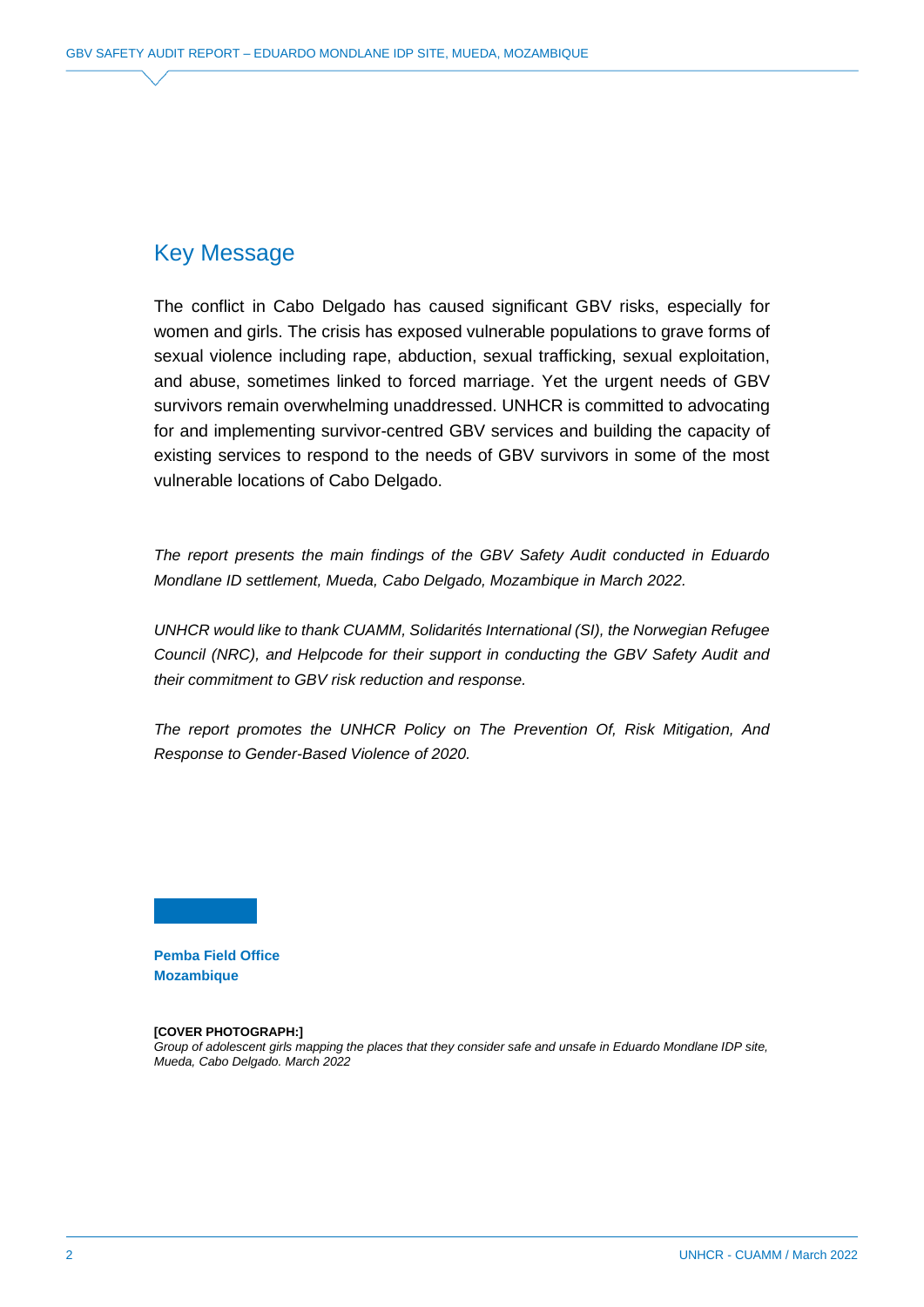#### Introduction and Methodology

Gender-based Violence (GBV) is a major risk for Internally Displaced Persons (IDP), in particular for women and girls residing in IDP sites in hard-to-reach areas in Cabo Delgado. With the objective of gaining a more comprehensive understanding of the specific GBV risks in the sites, UNHCR joint with its partner CUAMM conducts regular GBV Safety Audit assessments. The aim of the GBV Safety Audits, as a participatory assessment tool with the community, is to understand the specific GBV risks, community response and prevention mechanisms, and relevant gaps regarding access to quality services for GBV survivors. The Safety Audits are also a rapid GBV assessment and community engagement tool for the start-up of UNHCR and partner specialized GBV services.

The GBV Safety Audit applied a qualitative and participatory approach. Three main tools were implemented to gather data regarding GBV risks and response mechanisms. These tools were:

**Safety Walks** aim to observe together with women focal points from the community the conditions of the site, to capture the main aspects of the site planning and different humanitarian sectors' services and their impact on GBV risks, as well as to identify potential restraints in the access to services.

**Focus Groups Discussions (FGD)** facilitate gaining greater insight and understanding, among the IDP community, regarding their perceptions of GBV. In addition, the FGDs are tools applied to identify risk factors, as well as strategies to be adopted to increase safety and minimize the risks of GBV in communities, including community response mechanisms and service provision.

**Community Mapping** is a visual exercise conducted through the FGD which asks participants to draw or mark the areas that they or a particular group feel are safe/unsafe in the IDP site or surroundings. It is equally a visual tool to identify key services including any access challenges.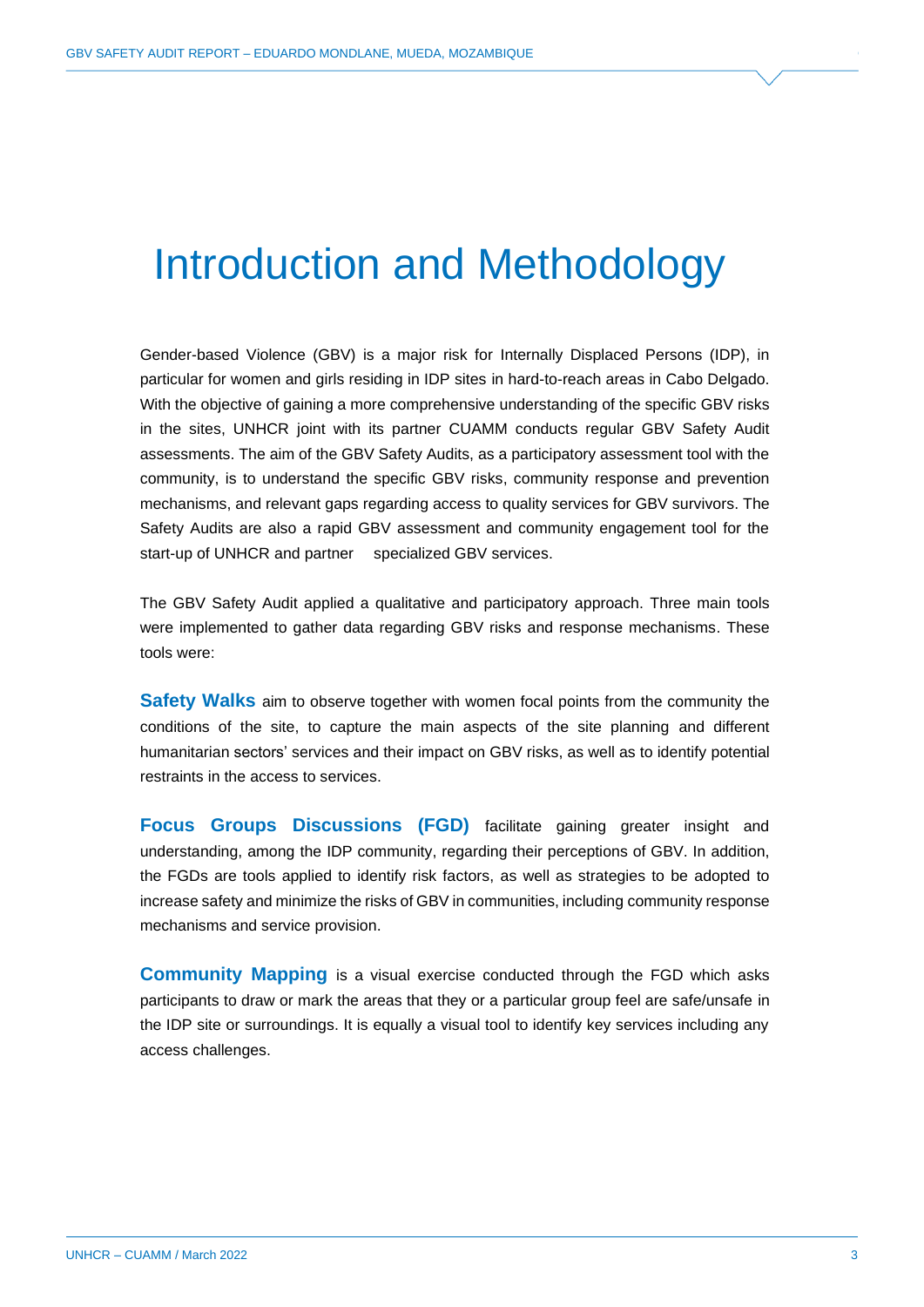### **Findings**

Eduardo Mondlane is a relocation site for internally displaced persons (IDPs) located around 9 km from Mueda District *sede* (main town) and 414 km from the Cabo Delgado capital city of Pemba. According to the CCCM Cluster, the site hosts 9,290 internally displaced individuals, including 2,082 women and 5,390 children. Key findings from the Safety Audit in Eduardo Mondlane indicated that women and girls are at risk of sexual violence and physical assault when conducting their daily tasks/activities in the site. The security wider dynamics are increasing risks of GBV, in particular due to the presence of local and community security actors. Adolescent girls do not feel comfortable speaking about their GBV concerns and are at risk of early marriage. There is currently no access to safe space or specialized GBV services in the site, there are also significant PSS needs of women and girls due to their experiences of conflict and fear of attacks. With the findings of this Safety Audit, UNHCR and partners aim to engage the community, raise awareness, and respond to the urgent need for holistic GBV case management services.

The tables below summarize the main perceptions of the community related to GBV prevention, risk mitigation, and response in the site, as well as the findings of the observational site Safety Walk.

| <b>District</b>                                              | Mueda                                                          |                |                   |                |
|--------------------------------------------------------------|----------------------------------------------------------------|----------------|-------------------|----------------|
| <b>Site/Location</b>                                         | Eduardo Mondlane IDP site                                      |                |                   |                |
| <b>Date</b>                                                  | 24 March 2022                                                  |                |                   |                |
| <b>Agencies/organizations conducting</b><br>the Safety Audit | UNHCR, CUAMM, SI, NRC, and Helpcode                            |                |                   |                |
| <b>Focus Group Discussion # of</b>                           | <b>Women</b>                                                   | <b>Men</b>     | <b>Boys</b>       | <b>Girls</b>   |
| participants                                                 | 20                                                             | $12 \,$        | $12 \ \mathsf{ }$ | 13             |
| <b>Age Breakdown</b>                                         | $(17)$ 18 - 59, (10<br>pregnant<br>women,<br>$(3)$ elderly)    | $(12)$ 18 - 59 | $(12)$ 12 - 17    | $(13)$ 12 - 17 |
| <b>Persons with Disabilities</b>                             |                                                                | none           |                   | none           |
| <b>Districts of Origin</b>                                   | Nangade, Muidumbe, Mocimboa da Praia, Palma                    |                |                   |                |
| <b>Safety-Walk Participation (indicate</b><br>gender)        | 2 women, 5 girls, 5 men, and 6 boys (separate walks by gender) |                |                   |                |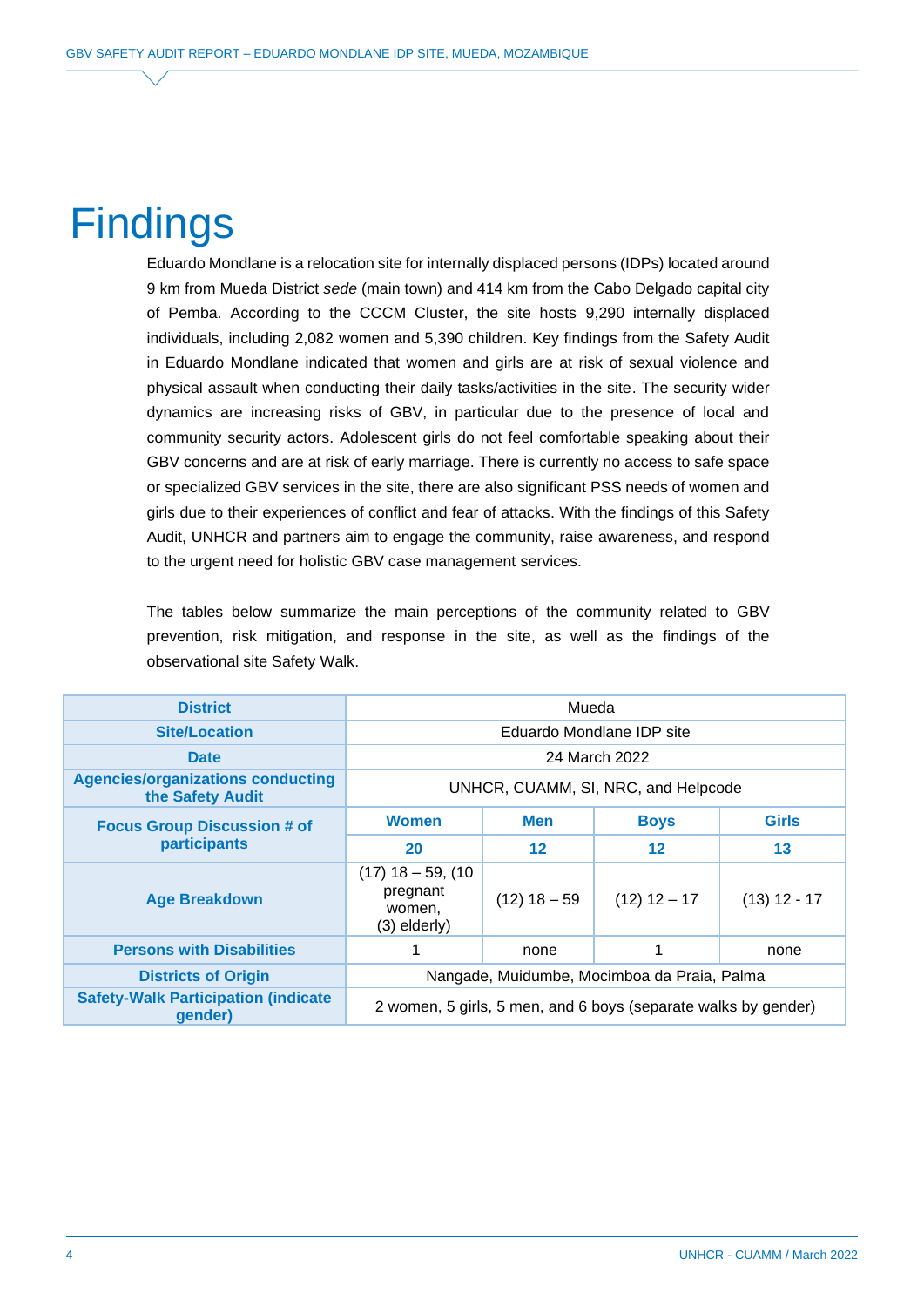#### Safety-Walk Findings

| <b>Area</b>                                                                                                        | <b>Findings</b>                                                                                                                                                                                                                                                                                                                                                                                                                                                                                                                                                                                                                                                                                                                                                                                                                                                                                                                                                |  |  |
|--------------------------------------------------------------------------------------------------------------------|----------------------------------------------------------------------------------------------------------------------------------------------------------------------------------------------------------------------------------------------------------------------------------------------------------------------------------------------------------------------------------------------------------------------------------------------------------------------------------------------------------------------------------------------------------------------------------------------------------------------------------------------------------------------------------------------------------------------------------------------------------------------------------------------------------------------------------------------------------------------------------------------------------------------------------------------------------------|--|--|
| <b>General Structure</b><br>(lighting, night                                                                       | 挙<br>There is no public lighting system in place. Women and girls do not feel safe walking<br>around the site at any time. Men and boys shared the same worry for their safety.                                                                                                                                                                                                                                                                                                                                                                                                                                                                                                                                                                                                                                                                                                                                                                                |  |  |
| lighting,<br>overcrowding,<br>privacy at<br>household level)                                                       | 'n<br>Adolescent girls feel unsafe in the shelters because there are no doors (only capulana<br>cloth) or locks. They mentioned that men have attempted to enter tents where women<br>sleep to sexually assault them.<br>'n<br>Adolescent boys shared that is not safe to walk outside after 05:00 pm. Shelters are<br>surrounded by corn plants which makes it difficult to see who is around.                                                                                                                                                                                                                                                                                                                                                                                                                                                                                                                                                                |  |  |
| <b>WASH</b> (water<br>points, latrines,<br>showers)                                                                | Р<br>There are regular disputes among women and girls in the line at the only water point<br>on the site. Women and girls experience verbal and sexual harassment, including<br>forced touching of their intimate parts, and beating them to push them faster through<br>the line. This is perpetrated by the local community security group which is a form of<br>community safety/policing group established by the community.<br>Ч<br>Water tanks are available at different points of the sites, participants did not mention<br>that they are situated in unsafe places. Participants mentioned that water access is<br>limited within the site, and this is causing tensions within the community.                                                                                                                                                                                                                                                       |  |  |
|                                                                                                                    | €<br>No facilities dedicated to bathing were identified.<br>€<br>Adolescent girls are afraid of going to the public latrines alone at night, even on those<br>close to the shelters.                                                                                                                                                                                                                                                                                                                                                                                                                                                                                                                                                                                                                                                                                                                                                                           |  |  |
|                                                                                                                    | €<br>The latrines in the temporary classroom do not have water.<br>凾<br>Adolescent girls highlighted that they face difficulties accessing primary and                                                                                                                                                                                                                                                                                                                                                                                                                                                                                                                                                                                                                                                                                                                                                                                                         |  |  |
| <b>Facilities (schools,</b><br>learning spaces,<br>health, markets)                                                | secondary education, the secondary school which is in Nambavala is located<br>approximately 3 km (one hour walk) from the site reached by unsafe roads. Girls<br>reported that they do not feel safe traveling there, especially because at a certain<br>point the route is isolated without settlements or circulation of people. Participants<br>mentioned that they decided to travel to school in groups for safety reasons. There<br>is another secondary school in Mueda sede, which is 9 km (two and a half hours)<br>from the site They also try to come back together from school before the curfew but<br>this is a rush. There is an emergency classroom on the site which is a primary school.<br>۵<br>MSF health tent with doctors is available twice a week, and PSS community staff 5<br>days a week.<br>Ω<br>There is lack of transport to the main hospital (Mueda sede, 9km), and local transport<br>costs approximately 300(MZN) both ways. |  |  |
|                                                                                                                    | There are some small shops and bottle shops scattered on the site that usually close<br>舌<br>at 4:00 pm. Local armed combatants tend to patrol the area after curfew and force<br>people home through physical violence (beating them).                                                                                                                                                                                                                                                                                                                                                                                                                                                                                                                                                                                                                                                                                                                        |  |  |
| <b>Movements Inside</b><br>and Outside the<br><b>Site</b>                                                          | Some places are considered dangerous by women and adolescent boys, more<br>specifically places which are dark and isolated close to machambas/ agricultural<br>fields (such as corn as it isolates certain locations). They mentioned particularly the<br>water fountain, where there was a GBV incident of physical violence perpetrated by<br>men.<br>▲<br>Adolescent girls referred that they are very concerned about their safety. For<br>instance, they mentioned that in their places of origin they used to go collect wood<br>alone but, in the site, where they currently live, they do not feel safe doing this<br>because they are afraid of being captured by Non-Sate Armed Groups (NSAG).<br>Curfew inside is established at 05:00 pm, established by the Government Security<br>ΔÎ                                                                                                                                                             |  |  |
|                                                                                                                    | Forces. The community is aware of the curfew and therefore follows-it accordingly.<br>At the site, this curfew is enforced by local armed combatants.                                                                                                                                                                                                                                                                                                                                                                                                                                                                                                                                                                                                                                                                                                                                                                                                          |  |  |
| <b>Presence of</b><br><b>Security and Other</b><br><b>Armed Actors</b><br><b>Barriers or</b><br><b>Checkpoints</b> | The participants reported that they do not want the presence of armed forces on the<br>đξ<br>site, including police forces. They feel supported by the community security/police<br>that patrols the site every day. At the entry point to the site, you find GSF<br>(Government Security Forces), controlling entry and exit to the site.                                                                                                                                                                                                                                                                                                                                                                                                                                                                                                                                                                                                                     |  |  |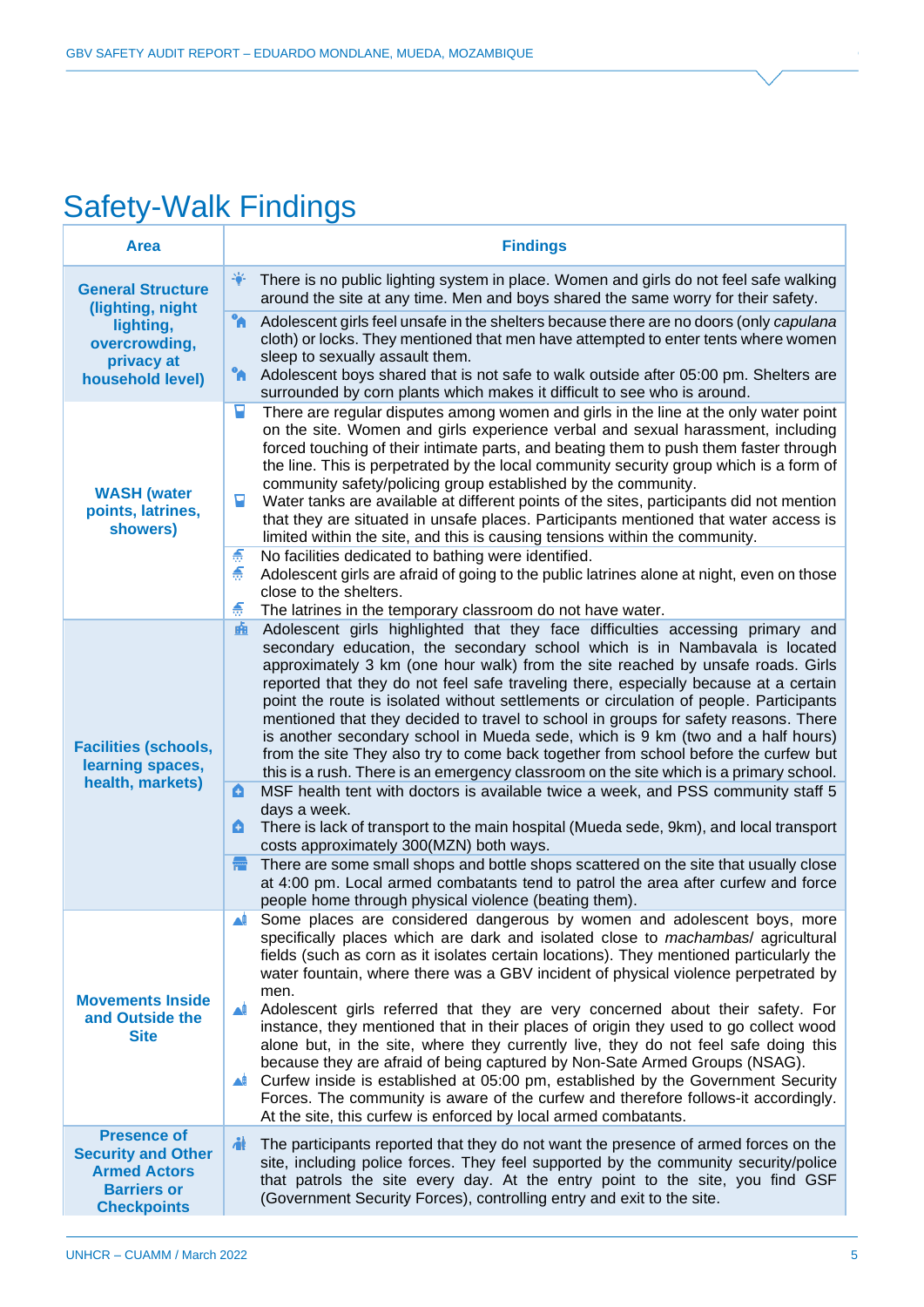#### Focus Group Discussions (FGDs) Findings

| <b>Area</b>                                                                                                                          | <b>Findings</b>                                                                                                                                                                                                                                                                                                                                                                                                                                                                                                                                                                                                                                                                                                                                                                                                                                                                                                                                                                                                                                                                                                                                                                                                                                                                                                                                                                                                                                                                                                                                                                                                                                                                                                                                                                                                                                                                                                                                                                                                                                                                                                                                                                                                                                                                                                                                                                                                                                                                                                                                                                                                                                                                                                                                                                                                                                                                                                                                                                                                                                                                                                                                                                                                                                                                                                                                                                                                                                                                                                                                                                                                                                                                                                                                                                               |  |  |  |
|--------------------------------------------------------------------------------------------------------------------------------------|-----------------------------------------------------------------------------------------------------------------------------------------------------------------------------------------------------------------------------------------------------------------------------------------------------------------------------------------------------------------------------------------------------------------------------------------------------------------------------------------------------------------------------------------------------------------------------------------------------------------------------------------------------------------------------------------------------------------------------------------------------------------------------------------------------------------------------------------------------------------------------------------------------------------------------------------------------------------------------------------------------------------------------------------------------------------------------------------------------------------------------------------------------------------------------------------------------------------------------------------------------------------------------------------------------------------------------------------------------------------------------------------------------------------------------------------------------------------------------------------------------------------------------------------------------------------------------------------------------------------------------------------------------------------------------------------------------------------------------------------------------------------------------------------------------------------------------------------------------------------------------------------------------------------------------------------------------------------------------------------------------------------------------------------------------------------------------------------------------------------------------------------------------------------------------------------------------------------------------------------------------------------------------------------------------------------------------------------------------------------------------------------------------------------------------------------------------------------------------------------------------------------------------------------------------------------------------------------------------------------------------------------------------------------------------------------------------------------------------------------------------------------------------------------------------------------------------------------------------------------------------------------------------------------------------------------------------------------------------------------------------------------------------------------------------------------------------------------------------------------------------------------------------------------------------------------------------------------------------------------------------------------------------------------------------------------------------------------------------------------------------------------------------------------------------------------------------------------------------------------------------------------------------------------------------------------------------------------------------------------------------------------------------------------------------------------------------------------------------------------------------------------------------------------------|--|--|--|
| <b>GBV and Safety</b><br><b>Risks</b>                                                                                                | ੱਹ੍ਰਾਂ<br>Women expressed that girls face major risks related to early marriage. They explained<br>that this practice was happening before displacement, however, it is getting worse due to<br>the pressure from parents as they receive some materials or money as a dowry. Parents<br>are also forcing girls to get married if they become pregnant. Men mentioned that initiation<br>rites as a cultural practice for adolescents are putting girls at risk of early marriage, as<br>some believe girls are mature enough to take care of the home after this practice.<br>∻ੌ੍ਰਾ<br>Women reported suffering from economic violence as some men in the community are in<br>polygamous relations, and when they receive food assistance, they do not divide among<br>the families.<br>ੌਹੂੰ<br>Women and adolescent girls were identified as the most vulnerable groups to GBV.<br>ੱਹੂੰ<br>Adolescent girls are at the highest risk of sexual violence. It was shared that adolescent<br>girls are at risk of sexual abuse, and exploitation, and early marriage perpetrated by<br>community leaders in exchange for food or to include their names on distribution lists.<br>(This risk has been reported to the PSEA Coordinator). It was also reported that women<br>are also at risk of sexual exploitation to access to assistance perpetrated by community<br>leaders responsible for assistance lists. The community reported an incident to the local<br>authorities but felt that there was no response and so have stopped reporting cases.<br>÷ά<br>Women are engaged in survival sex, including selling sex in to IDPs and the host<br>community in order to respond to their basic needs of food and other basic items.<br>ੱਹੂੰ<br>There is a specific road (via Nambavala) that is considered unsafe by adolescent girls,<br>particularly at night. Their parents told them not to use this road because of the presence<br>of both military forces as well as local young men who might assault them. They reported<br>a case of a girl who experienced attempted sexual assault on this road. Following this<br>incident, community leaders gathered all the community members to inform them not to<br>use this road after 05:00 pm.<br>ੱਹੂੰ<br>The distance to collect firewood, lack of adequate water access, lack of lighting, and going<br>out at night-time was identified as the main risk factors of GBV.<br>ੱਹ੍ਰਾਂ<br>It was shared that local armed combatants are physically violent against women in<br>locations where the firewood is collected. Two locations, 'Bairro Jacinto Nyusi' and 'Nova<br>Vida' were identified as unsafe locations where women go to search for firewood, they<br>generate fear amongst women that NSAG or bandits may be present and sexually assault<br>them.<br>ੌਹੂੰ<br>Women feel that risks of intimate partner violence (IPV) are getting worse in the<br>households in the site. IPV was reported as the most common form of GBV. Women<br>reported they stay at home to feel safe and secure, however sometimes staying at home<br>leads to physical violence perpetrated by the intimate partner or another male family<br>member. As the men control the resources at the HH level, women feel that when they<br>ask their partner for something, they can be forced to have sexual relations with him or<br>suffer from physical violence as they are dependent on them.<br>ੱਹੂੰ<br>Adolescent girls reported if local community security forces intercept people outside their<br>houses, they can beat them, and in some cases detain people. Additionally, men<br>expressed that women suffer from local community forces when they go to fetch water,<br>as they perpetrate acts of physical violence against them |  |  |  |
| <b>Access to</b>                                                                                                                     | No groups referenced or were aware of any legal services.<br>ch.                                                                                                                                                                                                                                                                                                                                                                                                                                                                                                                                                                                                                                                                                                                                                                                                                                                                                                                                                                                                                                                                                                                                                                                                                                                                                                                                                                                                                                                                                                                                                                                                                                                                                                                                                                                                                                                                                                                                                                                                                                                                                                                                                                                                                                                                                                                                                                                                                                                                                                                                                                                                                                                                                                                                                                                                                                                                                                                                                                                                                                                                                                                                                                                                                                                                                                                                                                                                                                                                                                                                                                                                                                                                                                                              |  |  |  |
| <b>Services (Legal</b><br>and Access to<br><b>Justice, Health</b><br>and Mental<br><b>Health, Safety</b><br>and Security,<br>Others) | $\circledcirc$<br>Women said they have access to the hospital (MSF tent) which is available twice per<br>week. Medicines are available at the tent for most needs and pregnant women are given<br>priority. Women stated that the family would refer GBV survivors to the hospital (Mueda<br>sede or health tent if available) for urgent care. Public transport is costly to the sede<br>hospital, which is a major concern, however, MSF has an emergency transport service (c<br>which is offered for free for urgent cases and available at any time, including for maternity<br>needs.                                                                                                                                                                                                                                                                                                                                                                                                                                                                                                                                                                                                                                                                                                                                                                                                                                                                                                                                                                                                                                                                                                                                                                                                                                                                                                                                                                                                                                                                                                                                                                                                                                                                                                                                                                                                                                                                                                                                                                                                                                                                                                                                                                                                                                                                                                                                                                                                                                                                                                                                                                                                                                                                                                                                                                                                                                                                                                                                                                                                                                                                                                                                                                                                   |  |  |  |
|                                                                                                                                      |                                                                                                                                                                                                                                                                                                                                                                                                                                                                                                                                                                                                                                                                                                                                                                                                                                                                                                                                                                                                                                                                                                                                                                                                                                                                                                                                                                                                                                                                                                                                                                                                                                                                                                                                                                                                                                                                                                                                                                                                                                                                                                                                                                                                                                                                                                                                                                                                                                                                                                                                                                                                                                                                                                                                                                                                                                                                                                                                                                                                                                                                                                                                                                                                                                                                                                                                                                                                                                                                                                                                                                                                                                                                                                                                                                                               |  |  |  |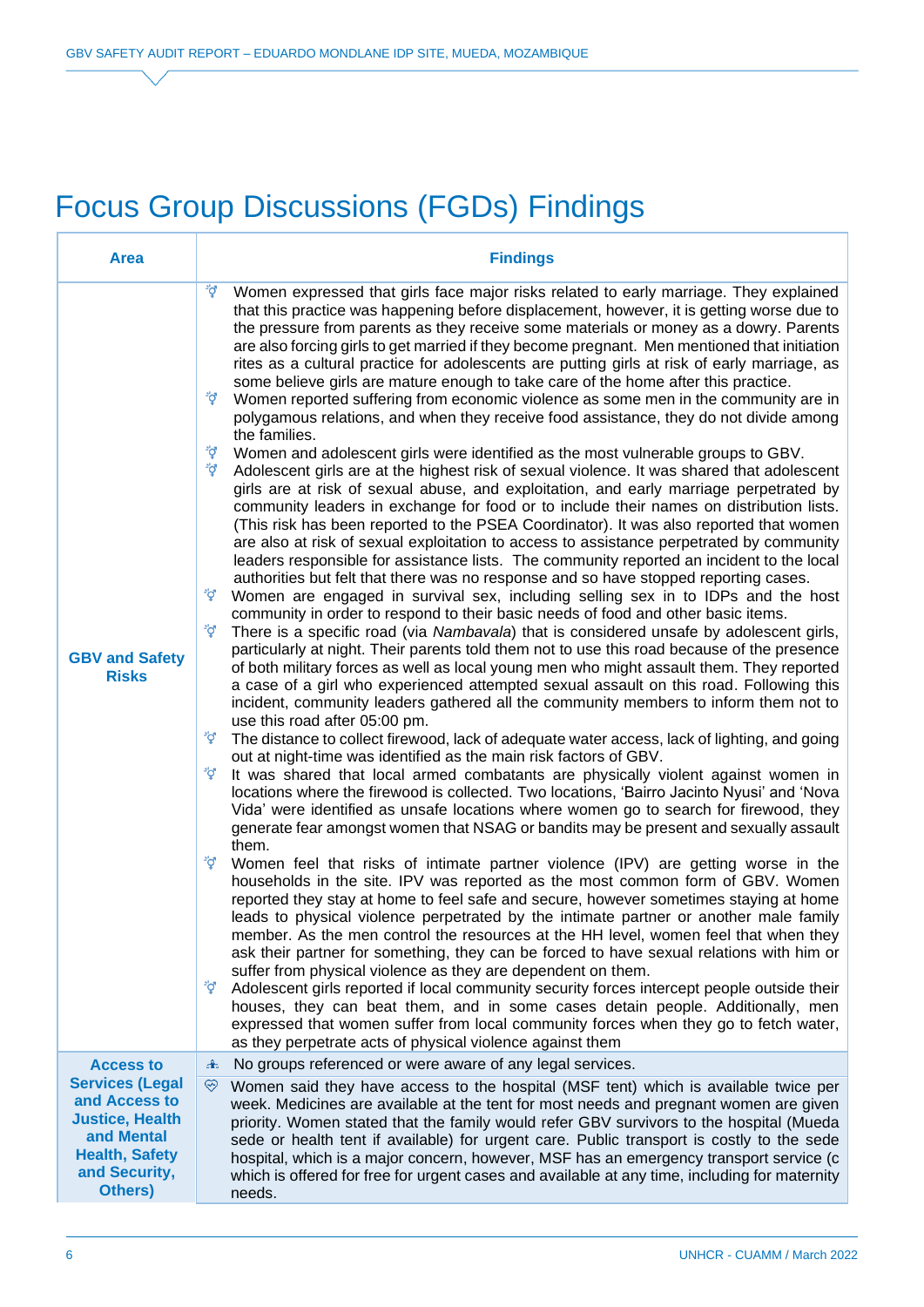|                                       | $\mathcal{D}$ Women specified that when a survivor has an unwanted pregnancy, they usually do not<br>know about abortion available services.<br>❤<br>Adolescent girls are not aware of Sexual and Reproductive Health services. They start<br>family planning methods once they had a baby and mainly after one year. They sometimes<br>speak about menstruation and family planning with their grandmothers and mothers as<br>well as friends.                                                                                                                                                                                                                                                                                                                                                                                                                                                                                                                                                                                                                                                                                                                                                                                                                                                                                                                                                                                                                                                                                                                                                                                                                                                                  |
|---------------------------------------|------------------------------------------------------------------------------------------------------------------------------------------------------------------------------------------------------------------------------------------------------------------------------------------------------------------------------------------------------------------------------------------------------------------------------------------------------------------------------------------------------------------------------------------------------------------------------------------------------------------------------------------------------------------------------------------------------------------------------------------------------------------------------------------------------------------------------------------------------------------------------------------------------------------------------------------------------------------------------------------------------------------------------------------------------------------------------------------------------------------------------------------------------------------------------------------------------------------------------------------------------------------------------------------------------------------------------------------------------------------------------------------------------------------------------------------------------------------------------------------------------------------------------------------------------------------------------------------------------------------------------------------------------------------------------------------------------------------|
|                                       | 价<br>Women explained that cases of sexual violence are directly reported to the community<br>leader. The community leader then redirects the case to the justice systems (including<br>the police-PRM) in Mueda City (sede). It was mentioned that on certain occasions when<br>the perpetrator is known, police forces would take the individual into custody. Health<br>needs are not the first response for a sexual violence survivor, rather it is reporting to<br>the police.                                                                                                                                                                                                                                                                                                                                                                                                                                                                                                                                                                                                                                                                                                                                                                                                                                                                                                                                                                                                                                                                                                                                                                                                                              |
|                                       | Ť<br>Men identified the general lack of resources and services at the site for GBV survivors,<br>leaving women and girls more susceptible to risks of GBV due to them having to access<br>this in other communities/sites.<br>$\ddot{\Upsilon}$<br>If the survivor is willing to report a GBV case, she has to walk to the city which takes one                                                                                                                                                                                                                                                                                                                                                                                                                                                                                                                                                                                                                                                                                                                                                                                                                                                                                                                                                                                                                                                                                                                                                                                                                                                                                                                                                                  |
|                                       | hour as they cannot afford transport fees.<br>筆<br>According to the women, community leaders are the main focal point to receive sexual<br>violence reports, and some women and girls stated that the community leaders redirect<br>survivors to hospital/health services. When a GBV case is reported to the community<br>leader attempts are made to 'resolve the issue' by the community leader. Community<br>leaders have been reported as charging the perpetrators monetary values to give this to<br>the family of the survivor as a settlement for the case. Adolescent girls confirmed this<br>practice and explained that usually communitarian leaders are judges of GBV cases.<br>Men expressed that the practice of leadership of charging a fee to resolve the cases<br>makes the men more susceptible to perpetuating more violence. Men urged for more<br>severe punishment for GBV cases.                                                                                                                                                                                                                                                                                                                                                                                                                                                                                                                                                                                                                                                                                                                                                                                                       |
|                                       | 价<br>The community is unaware of other reporting options, besides consulting the community<br>leaders. They explained that the community leaders sometimes do not refer survivors to<br>other services and do nothing about the cases, adolescent girls prefer not to report to<br>community leaders.                                                                                                                                                                                                                                                                                                                                                                                                                                                                                                                                                                                                                                                                                                                                                                                                                                                                                                                                                                                                                                                                                                                                                                                                                                                                                                                                                                                                            |
|                                       | $\Rightarrow$<br>Some women and girls mentioned that there are people paying community leaders to be<br>added to the distribution list. Community members might also have an agreement with<br>community leaders, if they can receive food or any other items, they might have to provide<br>some of the ration to the community leaders.                                                                                                                                                                                                                                                                                                                                                                                                                                                                                                                                                                                                                                                                                                                                                                                                                                                                                                                                                                                                                                                                                                                                                                                                                                                                                                                                                                        |
| <b>Community</b><br><b>Structures</b> | In order to keep women and girls safe, adolescent boys reported that some<br>₩<br>community members patrol around the site. Men expressed that they would prefer<br>that the local armed combatants be removed from the site and are more comfortable<br>with the local community security group.<br>爨<br>Adolescent girls explained that girls usually stay inside the shelter to care for smaller<br>children while their parents are working in the fields. Girls would like to go to school<br>but they feel their parents do not prioritize using the money for their school materials.<br>Adolescent girls would not feel comfortable speaking with their parents about GBV as<br>禜<br>they feel that their parents would report to community leaders, thus they prefer to<br>share their concerns with friends. They mentioned that the community might have<br>stigmatizing attitudes towards survivors and blame them, particularly of sexual<br>violence. This can deter a survivor from seeking help. Adolescent girls mentioned that<br>IPV is less stigmatized: survivors usually seek help from community leaders, and<br>adolescent boys mentioned that when they advise survivors to forget what happened<br>and continue with their life. This can increase the risk of survivors not reporting cases<br>爨<br>In their spare time, adolescent girls sit together, dance, and sometimes play football.<br>Men rarely appear next to the school, which makes them feel safer meetings in this<br>area. They might also play football. Local leaders forbid girls to play close to the health<br>tents to avoid damage to the structures and deter them from taking bamboos from the<br>structure. |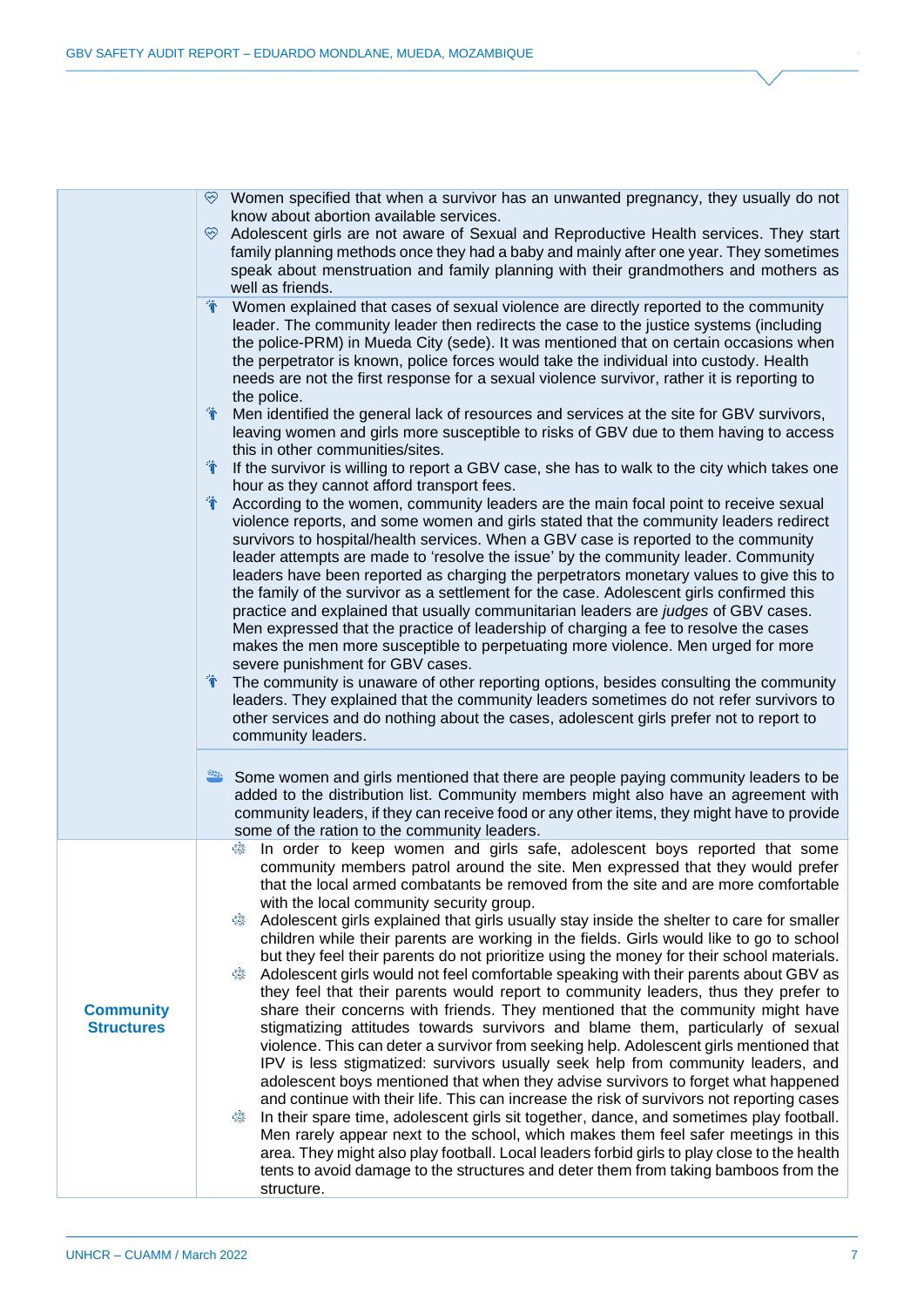|                                                                      | Women are dependent on the host community to allocate them land for agriculture<br>and on humanitarian assistance. When they receive food assistance (such as beans<br>and flour) they will use this to make food to sell to purchase other goods (e.g. hygiene<br>products, household items).                                                                                                                                                                                                                                                                                                                                                                                                                                                                                                                                                                                                                                                                                                                                                                                                                                        |
|----------------------------------------------------------------------|---------------------------------------------------------------------------------------------------------------------------------------------------------------------------------------------------------------------------------------------------------------------------------------------------------------------------------------------------------------------------------------------------------------------------------------------------------------------------------------------------------------------------------------------------------------------------------------------------------------------------------------------------------------------------------------------------------------------------------------------------------------------------------------------------------------------------------------------------------------------------------------------------------------------------------------------------------------------------------------------------------------------------------------------------------------------------------------------------------------------------------------|
|                                                                      | Men shared that they have also had to take up household duties such as in<br>燃<br>agricultural practices (machambas). In addition to this, they shared that when cash-<br>based assistance is offered they are able to practice small livelihood activities such<br>as buying items and reselling in the local market.                                                                                                                                                                                                                                                                                                                                                                                                                                                                                                                                                                                                                                                                                                                                                                                                                |
|                                                                      | There are no structured community activities on the site, for instance, recreational or<br>礯<br>group activities. Women explained that they visit each other shelters to talk and have<br>a network of support mainly for emotional support. Women also expressed that they<br>are called to community meetings by community leaders to input on their opinions on<br>selecting new leaders, and all community leaders are men. Women reported they are<br>not consulted on structure or camp management. Adolescent girls explained that<br>community leaders make most of the decisions and youth have never been involved<br>in decision making. They know that in each neighborhood there is a woman chief, but<br>they have never spoken to them. Men knew that the entity in charge of the planning<br>of the site is SDPI.<br>At household level, women and men both highlighted that it is the men who take all<br>4<br>major decisions in the household. When the household is headed by women, they<br>can take decisions for the family. Adolescent boys reported that women know best<br>what is needed in the household. |
| <b>Accountability</b><br>with Affected<br><b>Population</b><br>(AAP) | Adolescent girls and women do not know where to make complaints, or which channel<br>Ю.<br>they could use to communicate with different organizations operating on the site.                                                                                                                                                                                                                                                                                                                                                                                                                                                                                                                                                                                                                                                                                                                                                                                                                                                                                                                                                          |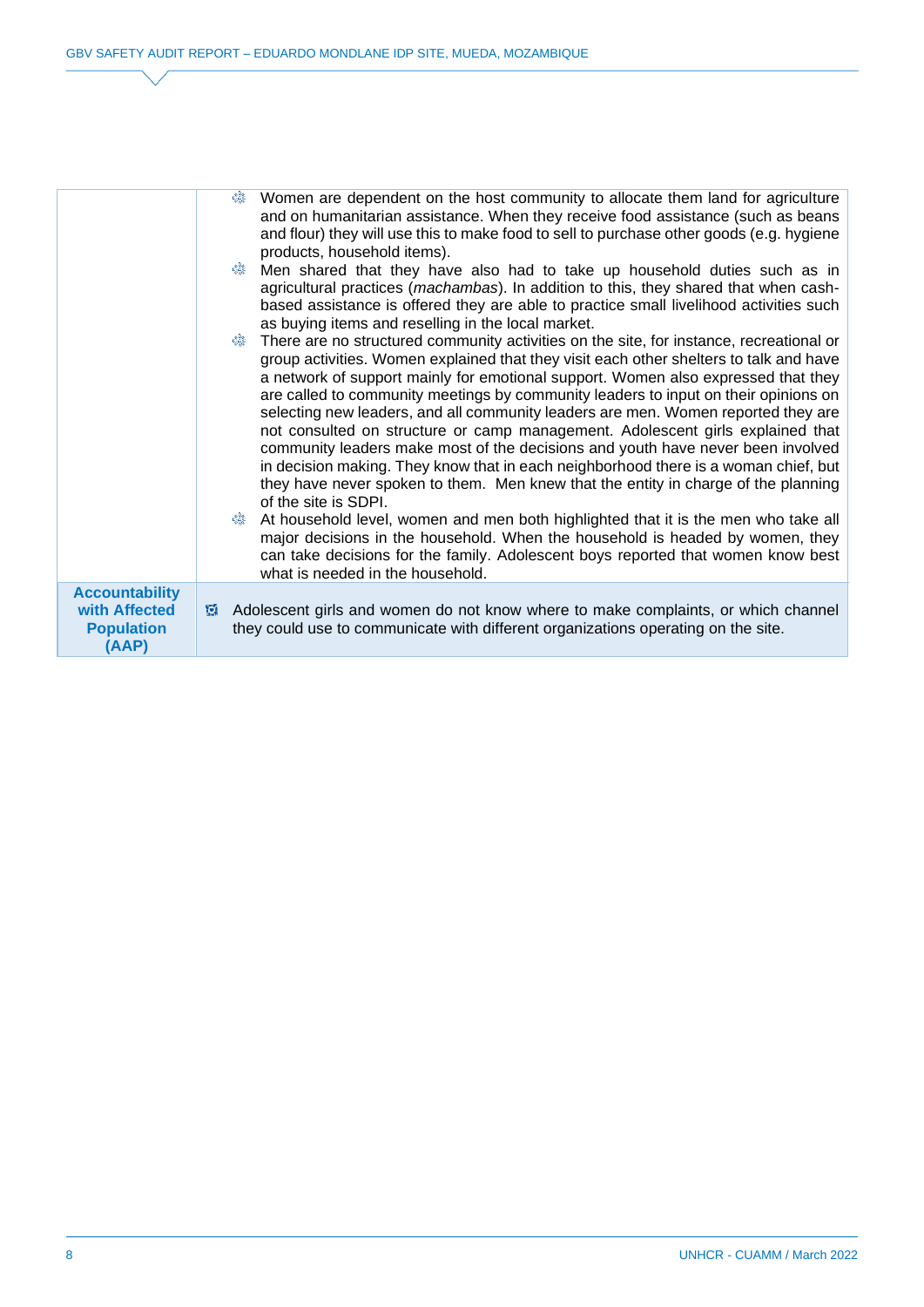### RECOMMENDATIONS

The recommendations listed below are linked to the findings of the Safety Audit. This list is not exhaustive and will be presented to the services providers and the community with the aim that they can work together to develop an integrated GBV risk reduction and response plan for the site.

| <b>Area</b>           | <b>Recommendations</b>                                                                                                                                                                                                                                         | <b>Action Plan</b>                                                                              |  |
|-----------------------|----------------------------------------------------------------------------------------------------------------------------------------------------------------------------------------------------------------------------------------------------------------|-------------------------------------------------------------------------------------------------|--|
| <b>GBV/Protection</b> | Implement women and girls' safe space on the site with<br>comprehensive GBV service provision (including GBV case<br>management and PSS).                                                                                                                      | UNHCR GBV partners to<br>implement GBV services on<br>the site.                                 |  |
|                       | Engage women's groups and community volunteers to<br>conduct awareness sessions with the community, including<br>adolescent girls, on early marriage.                                                                                                          | GBV actors to develop and<br>roll out adapted GBV and<br>early marriage awareness<br>materials. |  |
|                       | Link early marriage engagement to livelihood activities to<br>reduce socio-economic vulnerability.                                                                                                                                                             | Coordinate joint response<br>activities between GBV, child                                      |  |
|                       | Engage boys in sensitizations on GBV and sexual and<br>reproductive health, with a focus on healthy relationships.                                                                                                                                             | protection (CP), and<br>Livelihoods actors.                                                     |  |
|                       | Engage the communitarian police, and train them on protection<br>core concepts, GBV, and survivor-centred referrals.                                                                                                                                           | Coordinate<br>with<br>the<br><b>Protection Cluster</b>                                          |  |
|                       | Involve girls and women in recreational activities and support<br>networks, including the creation of girls' peer support groups.                                                                                                                              | Map and strengthen existing<br>networks of support.                                             |  |
|                       | Sensitize leaders in the community on GBV referral pathways<br>and link them up with activistas (community volunteers) to<br>ensure a survivor-centred approach.                                                                                               | UNHCR to implement<br>together with Helpcode and<br>CCCM, in coordination with<br>the GBV AoR.  |  |
|                       | Engage various actors and sectors in GBV service mapping<br>and train them on GBV and survivor-centred approaches.                                                                                                                                             |                                                                                                 |  |
|                       | With the community develop and roll out safety planning and<br>stay safe messaging.                                                                                                                                                                            | <b>GBV Actors</b>                                                                               |  |
|                       | Reinforce awareness of PSEA reporting channels, with<br>capacity building of PSEA for different organization operating<br>in the site.                                                                                                                         | Engage the PSEA Network                                                                         |  |
| <b>Health</b>         | Raise awareness of timely access to health services for<br>survivors of GBV and advocate to health partners to reinforce<br>clinical management of rape (CMR) capacities and resources,<br>with access to free transport to CMR services for the<br>community. | <b>Health Cluster</b>                                                                           |  |
|                       | Provide women girls with dignity and Menstrual Hygiene items.                                                                                                                                                                                                  | Coordinate with WASH<br>cluster. Coordinate with<br>UNFPA for dignity kits.                     |  |
| <b>WASH</b>           | Identify possible partners for the improvement of the water<br>system.                                                                                                                                                                                         |                                                                                                 |  |
| <b>CCCM/Shelter</b>   | Increase streetlamps on pathways that girls and women use.                                                                                                                                                                                                     | Coordinate with CCCM<br>Cluster.                                                                |  |
|                       | Establish a safe area of the site for shelters for high risks<br>cases.                                                                                                                                                                                        |                                                                                                 |  |
| <b>Food Security</b>  | Understand with the Food Cluster the criteria used to address<br>cases of polygamous families.                                                                                                                                                                 | Coordinate<br>with<br><b>FSL</b><br>the<br>Cluster.                                             |  |
| <b>Education</b>      | Provide school materials and access to education engaged<br>targeting adolescent girls and their parents/caregivers                                                                                                                                            | Coordinate with the<br><b>Education Cluster.</b>                                                |  |
| <b>Livelihoods</b>    | Develop targeted women's economic empowerment programs<br>for the site in collaboration with GBV actors                                                                                                                                                        | Coordinate<br><b>FSL</b><br>with<br>the<br>Cluster.                                             |  |